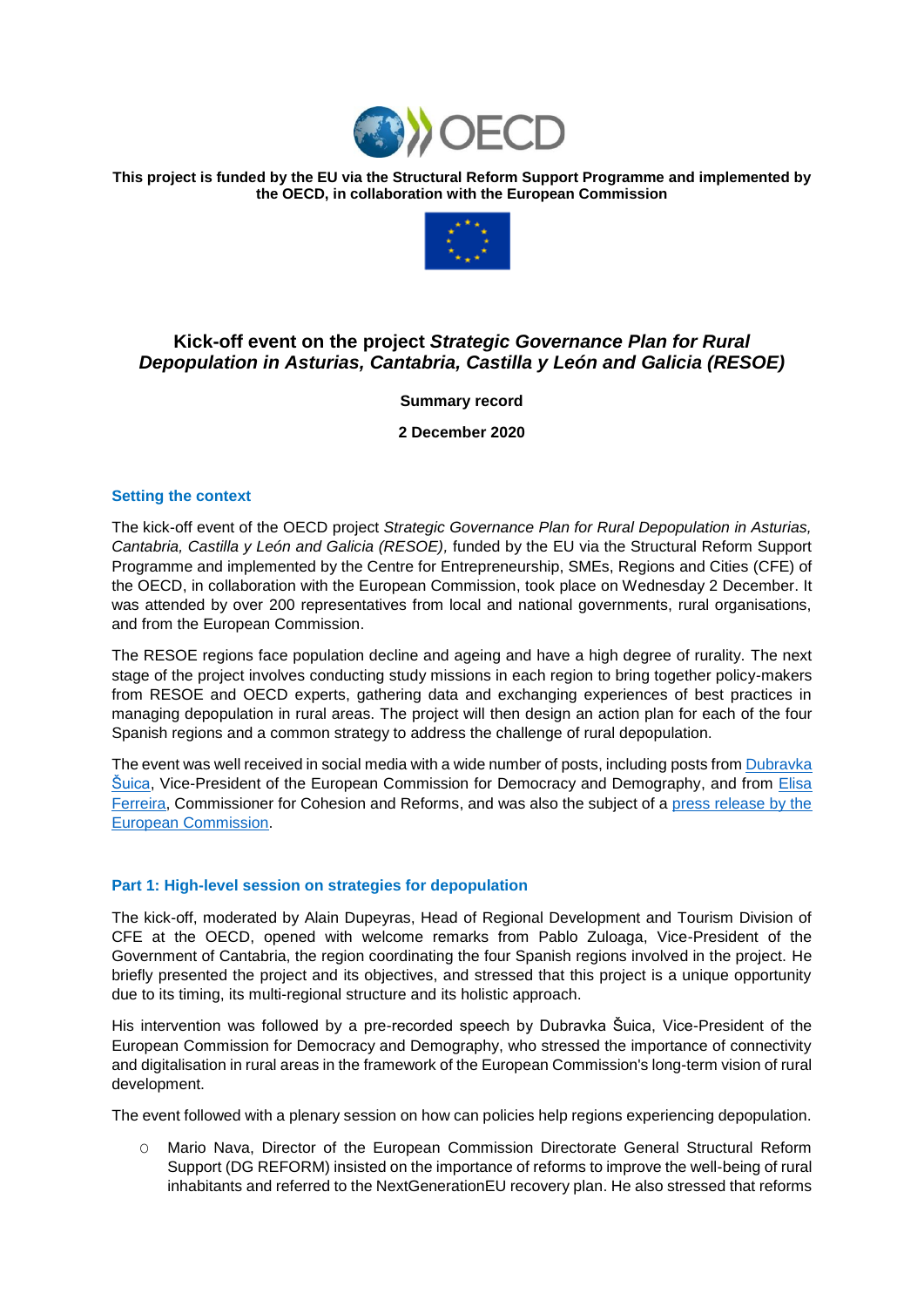are both a necessity and an opportunity for rural regions to perform better. The goal will be to maintain and improve the quality of life by providing them with tools and tailor-made solutions, taking into account local strengths and weaknesses.

- O Francesc Boya, Secretary General for the Demographic Challenge in the Spanish Ministry for the Ecological Transition and the Demographic Challenge, indicated that the project's axes align with those of the National Strategy for the Demographic Challenge in Spain. He stressed that the main objective of his Ministry is to seek consensus among all Autonomous Communities in Spain in order to strengthen public policies in the field of demography and territorial cohesion.
- O Nadim Ahmad, Deputy Director at CFE at OECD, emphasised that depopulation, although increasingly important, is not new and that in order to tackle it, it is necessary to understand that shared challenges require common responses and target solutions. In his speech, he recalled other opportunities from the current COVID-19 pandemic, including growth of ecotourism, increased awareness on responsible supply chains and business conducts, and the higher awareness among consumers of local products.

To close this plenary session, the Spanish regions of the project intervened briefly to give some remarks.

- O Francisco Igea, Vice-President of the Government of Castilla y León, pointed out that the Brexit voting map, a reflection of the disaffection of the rural world with regard to the European project, represents a serious warning, and that it was essential for connectivity to be measured by territory and not by population.
- O Fabiola Garcia, Councilor for Social Policy in the Government of Galicia, focused on the importance of taking up educational incentives aimed at retaining families in rural areas, including the universalization of infant education from 0 to 3 years old.
- O Jaime Izquierdo, Commissioner for Demographic Challenge in the Government of Asturias, reasoned that the communities affected by ageing will have to face higher socio-health costs in the future and the increase in the cost of services due to territorial dispersion. He also stressed the need of changing the Spanish industrial, territorial and administrative model.

## **Part 2: Parallel thematic sessions**

**.** 

The kick-off meeting provided an opportunity for local actors and experts from the four regions to exchange views on their strategies to face the demographic challenge. After the first plenary session, four closed parallel thematic sessions took place to discuss the project topics.

- O *Session 1: Quality service provision for rural communities* was moderated by Valentina Corsetti, from the Directorate-General for Regional and Urban Policy (DG REGIO) at the European Commission, and included a presentation by Ana I. Moreno Monroy from CFE at the OECD. The moderator stressed that the costs of public services in rural areas are higher due to transport costs and low economies of scale. This brings the need to adapt services to the specificities of rural areas, reduce the digital divide, develop digital skills, design tax incentives, increase female participation, and provide evaluate externally the implementation of public policies. The moderator concluded by stressing that policies need to take into account territorial and dispersion criteria, and not only economic and efficiency criteria, when distributing financial resources at the regional level<sup>1</sup>.
- O *Session 2: Digitalisation to boost rural development* was moderated by Raffaele Trapasso, from CFE at the OECD and included a presentation from Isidro Laso from the Cabinet of Commissioner Gabriel for Innovation, Research, Education, Culture and Youth in the European

<sup>&</sup>lt;sup>1</sup> Due to technical problems, the regions were unable to comment on this session.